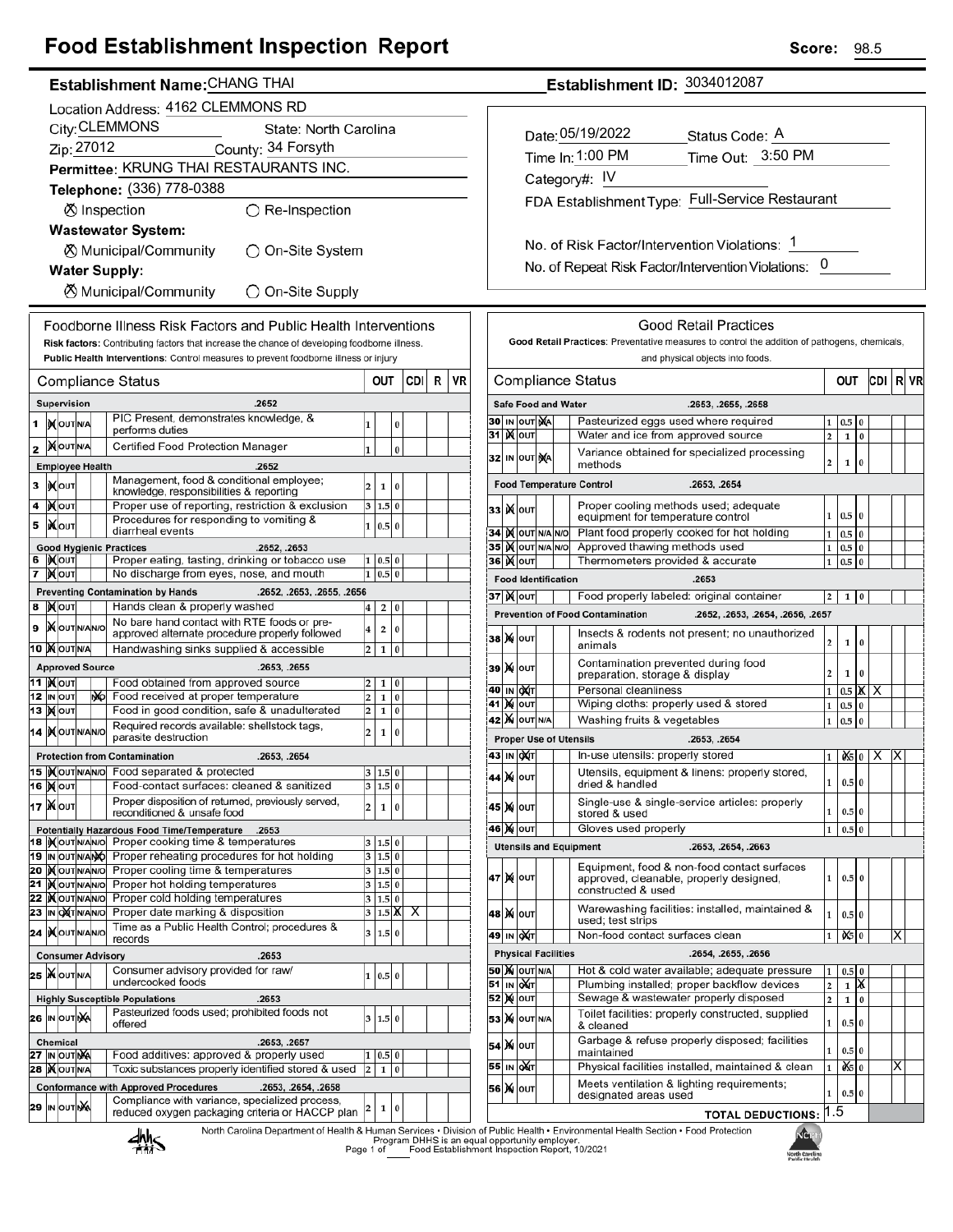# Comment Addendum to Food Establishment Inspection Report

| $T$ omnoroturo Ohoomrotiono                                                                                                 |                                                              |  |  |  |  |  |  |  |
|-----------------------------------------------------------------------------------------------------------------------------|--------------------------------------------------------------|--|--|--|--|--|--|--|
| Telephone: (336) 778-0388                                                                                                   | Email 3:                                                     |  |  |  |  |  |  |  |
| Permittee: KRUNG THAI RESTAURANTS INC.                                                                                      | Email $2:$                                                   |  |  |  |  |  |  |  |
| Wastewater System: X Municipal/Community C On-Site System<br>Water Supply:<br><b>x</b> Municipal/Community □ On-Site System | Email 1:nok ruttana77@yahoo.com                              |  |  |  |  |  |  |  |
| County: 34 Forsyth<br>Zip: 27012                                                                                            | Water sample taken? $\Box$ Yes $\Box$ No<br>Category #: $IV$ |  |  |  |  |  |  |  |
| City: CLEMMONS<br>State:NC                                                                                                  | X <br>Comment Addendum Attached?<br>Status Code: A           |  |  |  |  |  |  |  |
| Location Address: 4162 CLEMMONS RD                                                                                          | Date: 05/19/2022<br>$[X]$ Inspection $\Box$ Re-Inspection    |  |  |  |  |  |  |  |
| Establishment Name: CHANG THAI                                                                                              | Establishment ID: 3034012087                                 |  |  |  |  |  |  |  |

| <b>Temperature Observations</b> |                 |          |              |          |                                                                  |  |  |  |
|---------------------------------|-----------------|----------|--------------|----------|------------------------------------------------------------------|--|--|--|
|                                 |                 |          |              |          |                                                                  |  |  |  |
| Location<br>Rattana Cohn        | Temp Item<br>00 | Location | Item<br>Temp | Location | Temp                                                             |  |  |  |
| 3-comp sink                     | 114             |          |              |          |                                                                  |  |  |  |
| 3-comp sink                     | 300             |          |              |          |                                                                  |  |  |  |
| dishwashing machine             | 100             |          |              |          |                                                                  |  |  |  |
| final cook                      | 171             |          |              |          |                                                                  |  |  |  |
| hot holding                     | 137             |          |              |          |                                                                  |  |  |  |
| prep unit on R (top)            | 39              |          |              |          |                                                                  |  |  |  |
| prep unit R (base)              | 38              |          |              |          |                                                                  |  |  |  |
| rice pot                        | 182             |          |              |          |                                                                  |  |  |  |
| prep unit on L (top)            | 41              |          |              |          |                                                                  |  |  |  |
| prep unit on L (base)           | 40              |          |              |          |                                                                  |  |  |  |
| sushi prep base                 | 41              |          |              |          |                                                                  |  |  |  |
| sushi prep base                 | 41              |          |              |          |                                                                  |  |  |  |
| sushi display                   | 39              |          |              |          |                                                                  |  |  |  |
| walk-in cooler                  | 40              |          |              |          |                                                                  |  |  |  |
|                                 |                 |          |              |          | Effective January 1, 2019 Cold Holding is now 41 degrees or less |  |  |  |

| Person in Charge (Print & Sign): Rattana                                                                                                                                                                                                                                                                            | First | Cohn  | Last |                             |  |  |  |
|---------------------------------------------------------------------------------------------------------------------------------------------------------------------------------------------------------------------------------------------------------------------------------------------------------------------|-------|-------|------|-----------------------------|--|--|--|
|                                                                                                                                                                                                                                                                                                                     | First |       | Last |                             |  |  |  |
| Regulatory Authority (Print & Sign): Travis                                                                                                                                                                                                                                                                         |       | Addis |      |                             |  |  |  |
| REHS ID: 3095 - Addis, Travis                                                                                                                                                                                                                                                                                       |       |       |      | Verification Required Date: |  |  |  |
| <b>REHS Contact Phone Number:</b><br>North Carolina Department of Health & Human Services<br>• Food Protection Program<br>● Division of Public Health<br>• Environmental Health Section<br>DHHS is an equal opportunity employer.<br>$\frac{1}{2}$<br>Food Establishment Inspection Report, 10/2021<br>Page 1 of __ |       |       |      |                             |  |  |  |